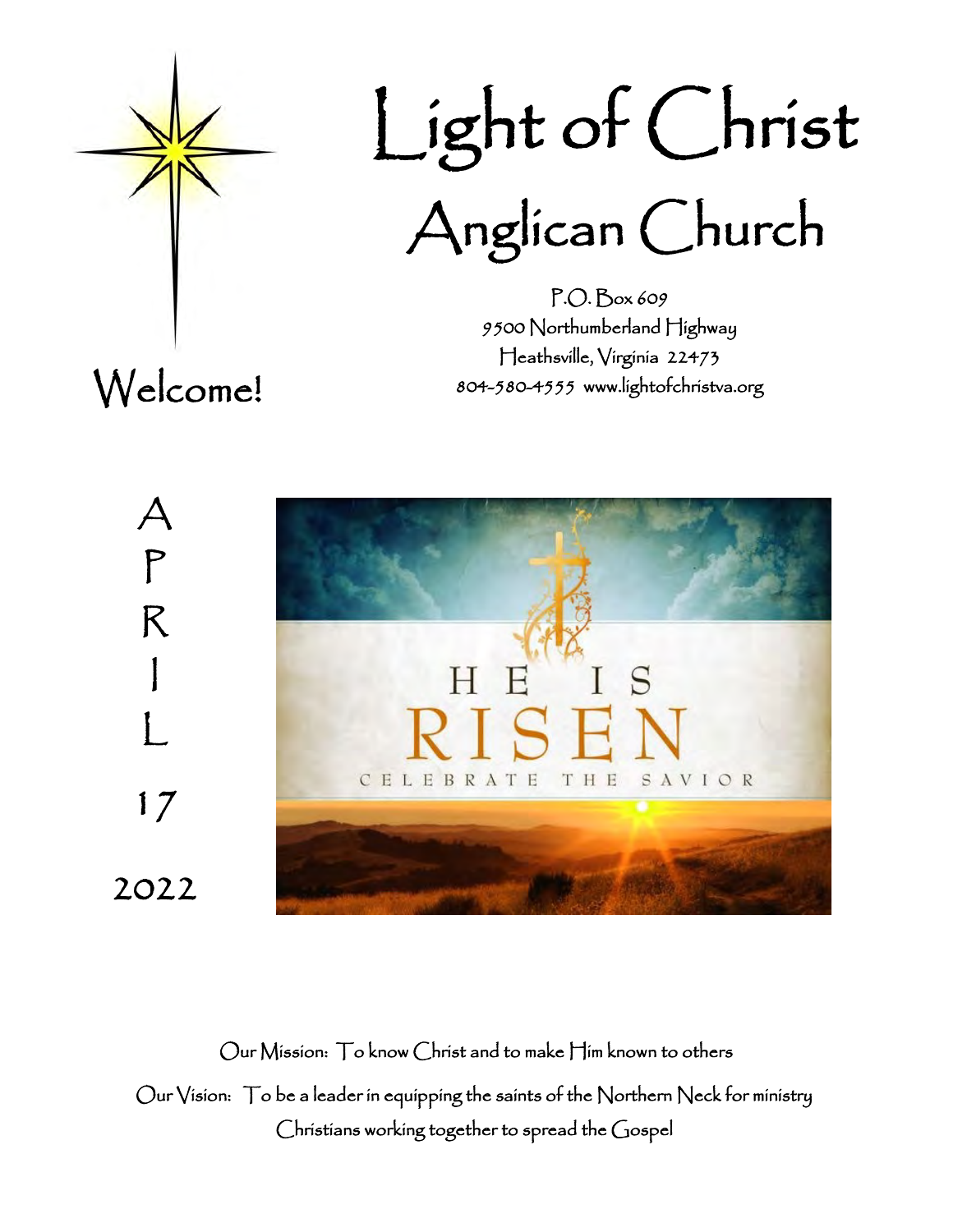#### **IN THE LORD'S SERVICE**

**Clergy** - The Rev. Mike Moffitt **Pianist -** Jan Beckett **Acolyte** - David Gwaltney **Lesson Reader** - Joan Blackstone **Prayers of the People -** Tony Blackstone **Lay Eucharistic Minister** - Tony Blackstone **Altar Guild** - Anna Brennan **Audio/Visual Technicians** - Joy Gwaltney, Wayne Hamlett, Randy Smith, Fred Wimberly **Vestry Duty** - Doug Ludeman **Counters** - Betty Dillingham, Pam Smith **Chiming of the Hour -** Pam Smith and Elizabeth Lamberston

#### **THIS WEEK'S ACTIVITIES**

| Sun. | $9:00$ a.m.<br>$10:00$ a.m. | <b>Sunday School Class</b><br>Sunday Worship |
|------|-----------------------------|----------------------------------------------|
| Wed. | $10:00$ a.m.                | Zoom Intercessory Prayer                     |
| Fri. | 7:00 p.m.                   | <b>Zoom Prayer Meeting</b>                   |

All activities are held at Light of Christ Anglican Church unless otherwise noted. Throughout the week, various other groups meet for Bible study and fellowship. Please call the church office or the individuals listed above for more information about these groups.

Newcomers welcome!

#### **PARISH LEADERSHIP AND STAFF**

**Staff Clergy** - The Rev. Michael J. Moffitt, Rector **Senior Warden** - George Beckett **Junior Warden** - Bill Andrulot **Treasurer** - Courtney Ludeman **Registrar** - Jan Beckett **Assistant Treasurer** - Betty Dillingham **Members of the Vestry** - Constance McDearmon Doug Ludeman, Ed Feddeman and Sandi Ward **Webmaster** - Joy Gwaltney **Office Manager** - Joyce Olverson **Office email** - lightofchristva@gmail.com **Office phone** - 804-580-4555 **Office hours** - Monday 8:00 a.m. to 1:00 p.m. Tuesday - Friday 8:00 a.m. to 2:00 p.m. **Prayer Line** - 804-724-8005

#### **COPYRIGHT NOTICE**

Light of Christ Anglican Church makes every effort to acquire requisite copyright permissions to reprint all text, lyrics, and music that appear in this worship guide. Materials from The Hymnal 1982; Lift Every Voice and Sing II; and Wonder, Love, and Praise are used with permission of RiteSong, all rights reserved; and under OneLicense.net #A-714729. Copyright permissions for materials from Light of Christ Song Book (the "Blue Book") compiled by Light of Christ Anglican Church may be found therein. Other permissions accompany items as they appear in the course of this worship quide. Light of Christ Anglican Church also holds CCLI (Christian Copyright Licensing International) license #2429023, which covers much of the aforementioned material redundantly.

*Scripture quotations are from the* HOLY BIBLE*,* ENGLISH STANDARD VERSION*®* . (ESV*®), copyright © 2001 by Crossway Bibles, a publishing ministry of Good News Publishers. Used by permission. All rights reserved.*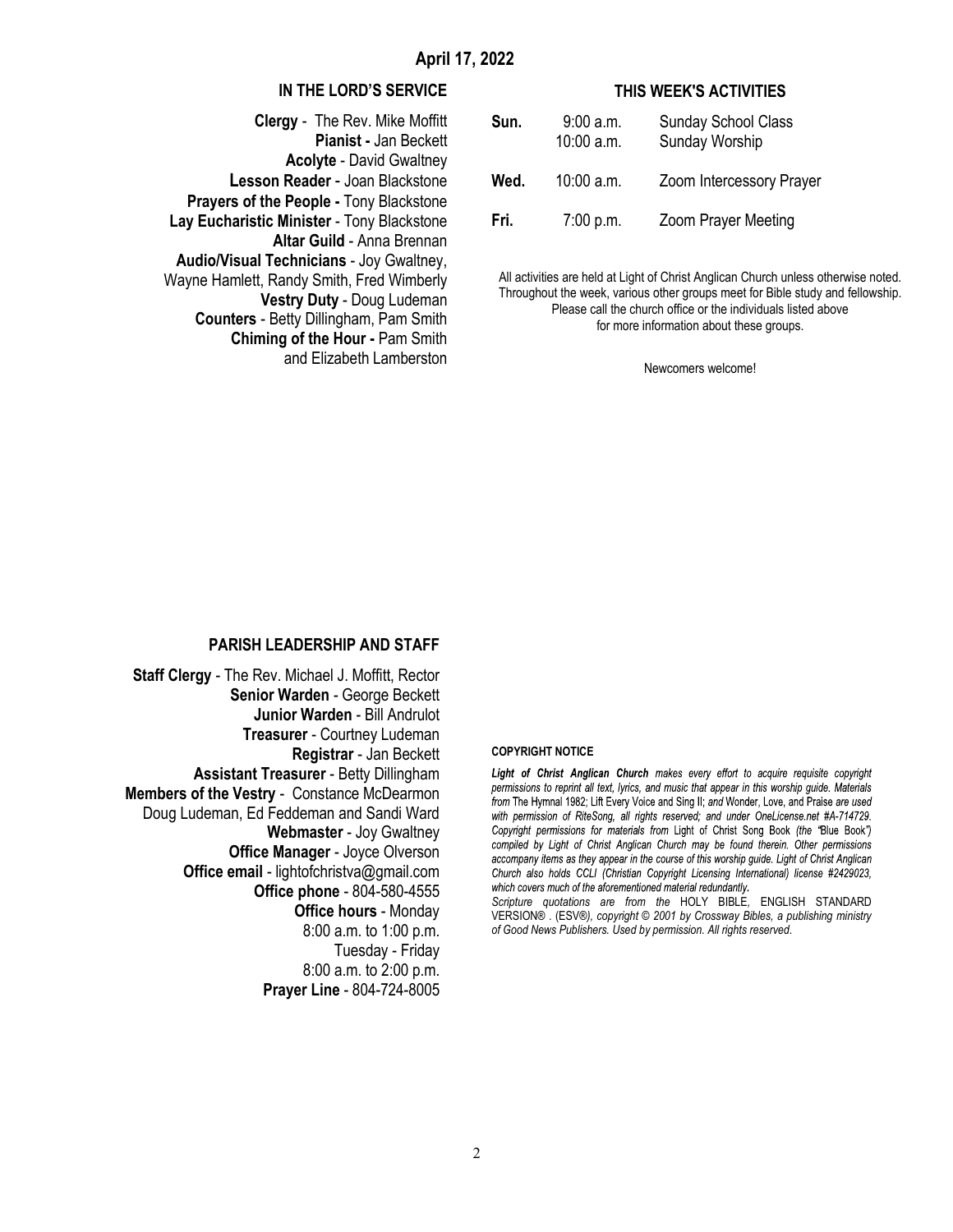# **Easter Sunday April 17, 2022 Holy Eucharist Rite 2**

**Announcements** *Also, see the last page of this worship bulletin.* 

**Opening Hymn: Jesus Christ is Risen Today vs. 1–4**



Words & Music: Public Domain For use solely with the SongSelect Terms of Use. All rights reserved. CCLI License #2429023

# **THE WORD OF GOD**

# **Words of Acclamation and Collect for Purity**

**Priest:** Alleluia! Christ is risen!

**People:** The Lord is risen indeed! Alleluia!

**Priest:** Almighty God, to you all hearts are open, all desires known, and from you no secrets are hid. Cleanse the thoughts of our hearts by the inspiration of your Holy Spirit, that we may perfectly love you, and worthily magnify your holy Name; through Christ our Lord.

**People: Amen.**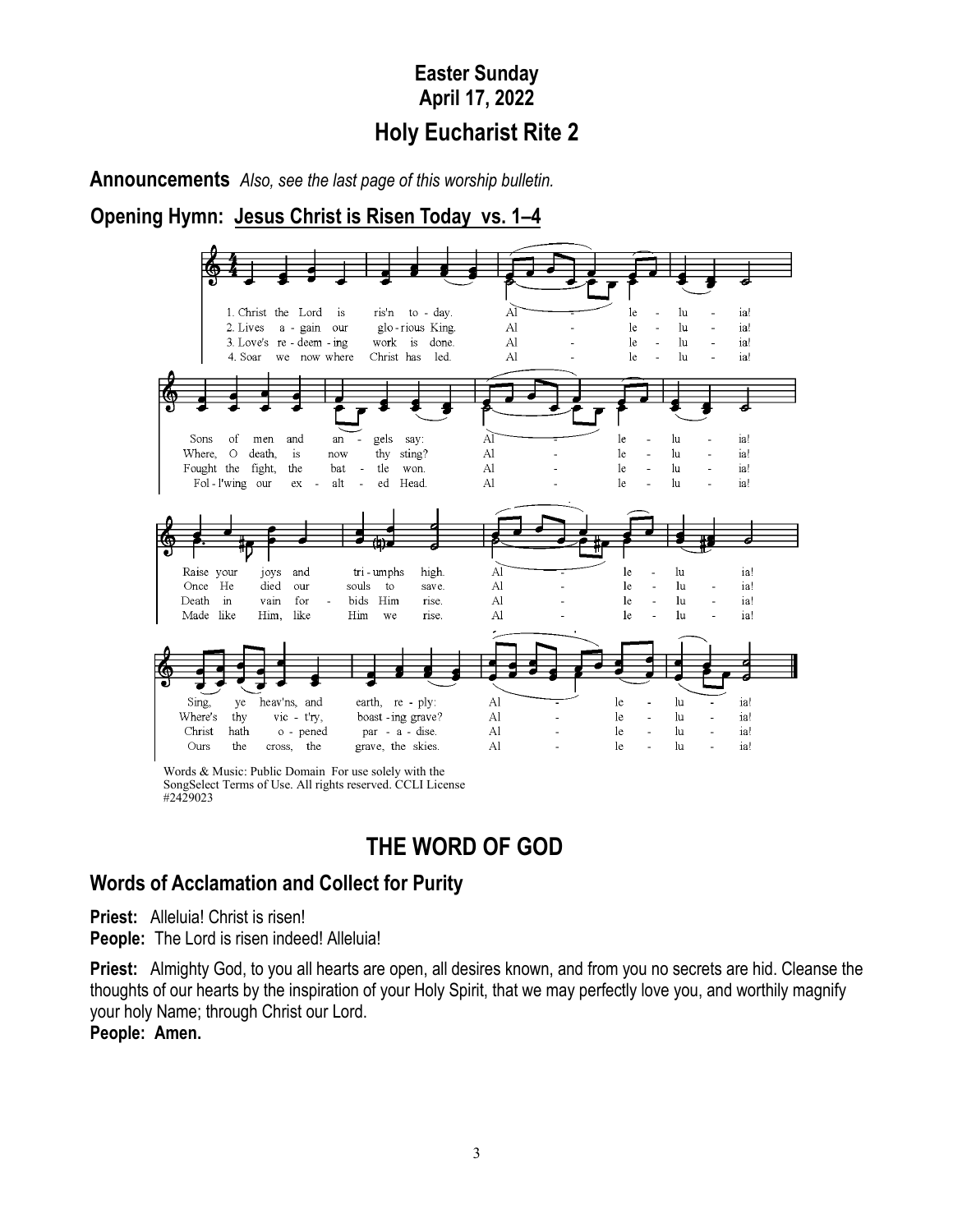**Hymn: O For a Thousand Tongues vs. 1 & 6**



**Priest:** The Lord be with you. **People: And with your spirit. Priest:** Let us pray.

## **Collect of the Day**

**Priest:** O God, who for our redemption gave your only begotten Son to die upon the Cross, and by his glorious resurrection delivered us from the devil and the power of death: Grant us grace to die daily to sin, that we may live with him in the joy of his resurrection; who lives and reigns with you and the Holy Spirit, now and for ever. **People: Amen.**

*The people sit.*

## **First Reading: Isaiah 51:9–11**

**Reader:** <sup>9</sup> Awake, awake, put on strength, O arm of the LORD; awake, as in days of old, the generations of long ago. Was it not you who cut Rahab in pieces, who pierced the dragon? <sup>10</sup> Was it not you who dried up the sea, the waters of the great deep, who made

**Reader:** The Word of the Lord. **People: Thanks be to God.**

the depths of the sea a way for the redeemed to pass over? <sup>11</sup> And the ransomed of the LORD shall return and come to Zion with singing; everlasting joy shall be upon their heads; they shall obtain gladness and joy, and sorrow and sighing shall flee away.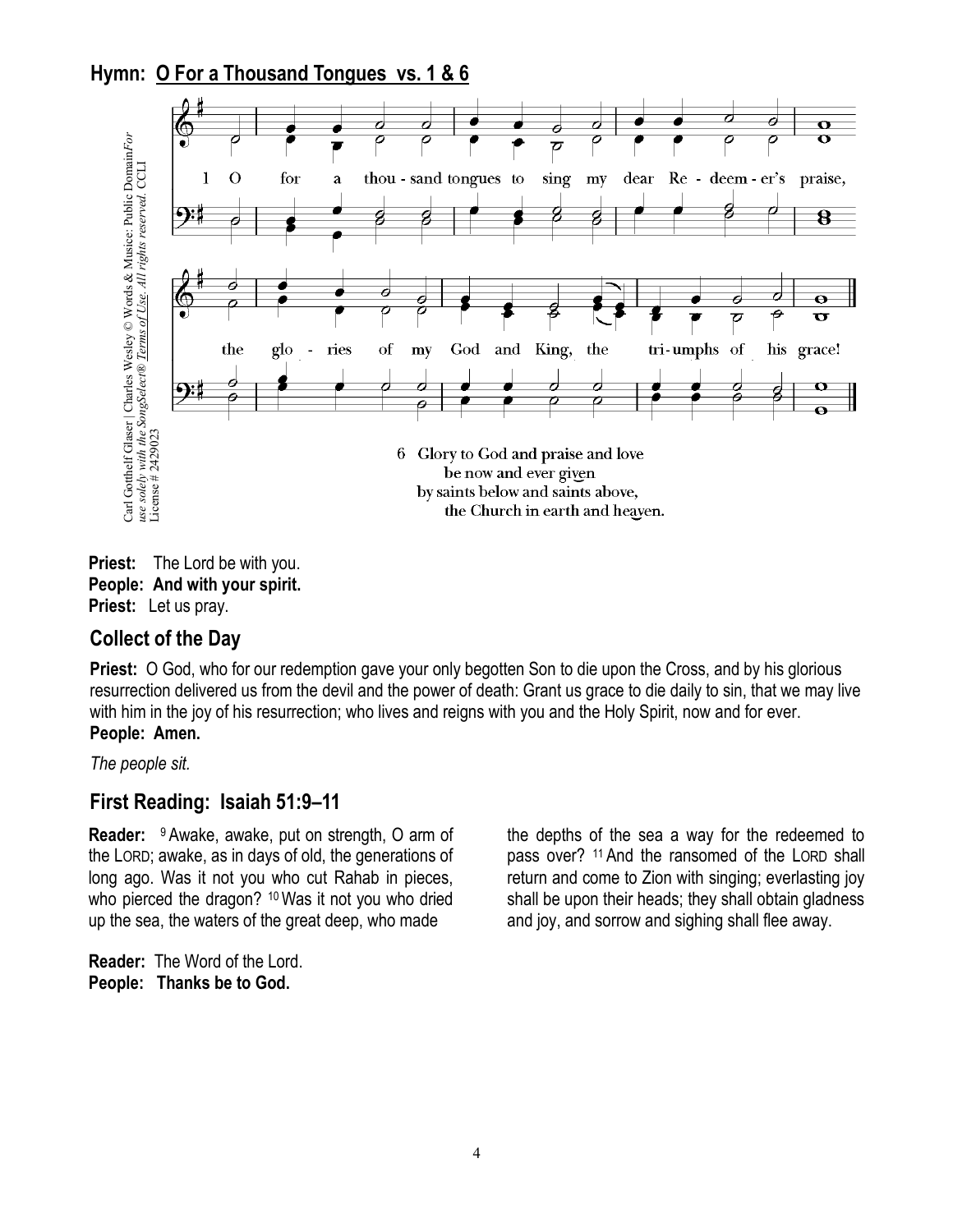## **The Psalm: 118:14–24 BCP pp. 426-427**

*Confitemini Domino*

- 14 The LORD is my strength and my song, \* and he has become my salvation.
- 15 There is a sound of exultation and victory \* in the tents of the righteous:
- 16 "The right hand of the LORD has triumphed! \* the right hand of the LORD is exalted! the right hand of the LORD has triumphed!"
- 17 I shall not die, but live, \* and declare the works of the LORD.

<sup>18</sup> The Lord has chastened and corrected me, \* but he has not given me over to death.

<sup>19</sup> Open unto me the gates of righteousness, \* that I may go into them, and give thanks unto the Lord.

- <sup>20</sup> This is the gate of the Lord; \* the righteous shall enter into it.
- <sup>21</sup> I will thank you, for you have heard me, \* and have become my salvation.
- $22$  The same stone which the builders refused  $*$ has become the chief cornerstone.
- <sup>23</sup> This is the Lord's doing, \* and it is marvelous in our eyes.
- <sup>24</sup> This is the day that the Lord has made; \* we will rejoice and be glad in it.

#### **Reader and People: Glory to the Father, and to the Son, and to the Holy Spirit; as it was in the beginning, is now, and will be forever. Amen.**

### **Second Reading: Acts 10:34–43**

**Reader:** <sup>34</sup> So Peter opened his mouth and said: "Truly I understand that God shows no partiality, <sup>35</sup> but in every nation anyone who fears him and does what is right is acceptable to him. 36 As for the word that he sent to Israel, preaching good news of peace through Jesus Christ (he is Lord of all), <sup>37</sup> you yourselves know what happened throughout all Judea, beginning from Galilee after the baptism that John proclaimed: <sup>38</sup> how God anointed Jesus of Nazareth with the Holy Spirit and with power. He went about doing good and healing all who were oppressed by the devil, for God was with him. <sup>39</sup> And we are

**Reader:** The Word of the Lord. **People**: Thanks be to God.

witnesses of all that he did both in the country of the Jews and in Jerusalem. They put him to death by hanging him on a tree, <sup>40</sup> but God raised him on the third day and made him to appear, <sup>41</sup> not to all the people but to us who had been chosen by God as witnesses, who ate and drank with him after he rose from the dead. <sup>42</sup> And he commanded us to preach to the people and to testify that he is the one appointed by God to be judge of the living and the dead. <sup>43</sup> To him all the prophets bear witness that everyone who believes in him receives forgiveness of sins through his name."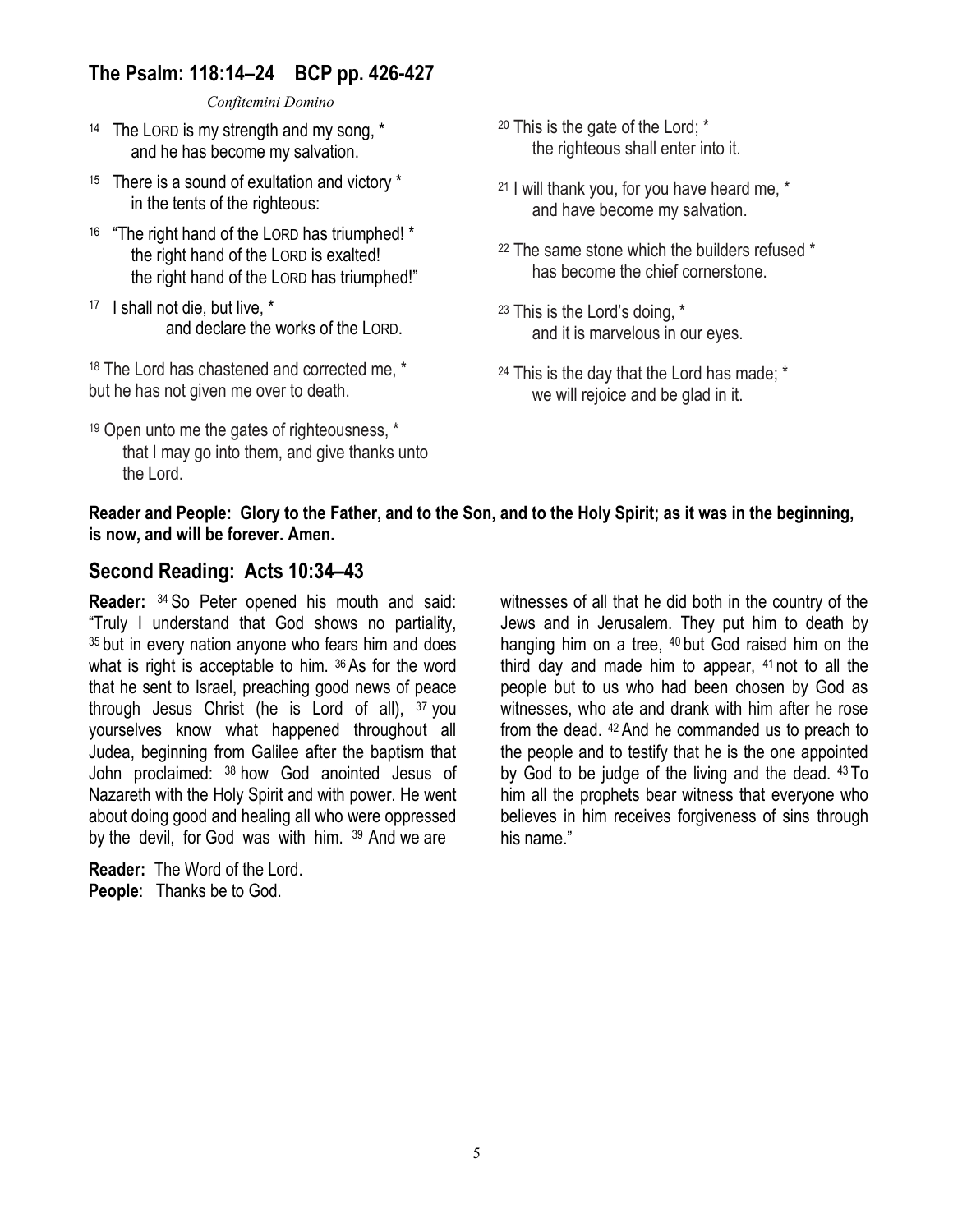### **Hymn: We will glorify the King of Kings vs. 1–4**



*The people stand.*

#### **The Holy Gospel: Luke 24:1–12**

**Priest:** The Holy Gospel of our Lord Jesus Christ according to Luke. **People: Glory to you, Lord Christ.** 

**Priest:** <sup>1</sup>But on the first day of the week, at early dawn, they went to the tomb, taking the spices they had prepared. <sup>2</sup> And they found the stone rolled away from the tomb, <sup>3</sup> but when they went in they did not find the body of the Lord Jesus. <sup>4</sup>While they were perplexed about this, behold, two men stood by them in dazzling apparel. <sup>5</sup> And as they were frightened and bowed their faces to the ground, the men said to them, "Why do you seek the living among the dead? <sup>6</sup> He is not here, but has risen. Remember how he told you, while he was still in Galilee, <sup>7</sup> that the Son of Man must be delivered into the hands of sinful men *The people stand*<br>*The people stands* and Music Constants and Music Prince the Holy Gorgian Music Constants of a 1982 of the Music Priest: The Holy Gorgian Music Publishing approved.<br>The people: Glor Priest: 1 But dawn, t

**Priest:** The Gospel of the Lord. **People: Praise to you, Lord Christ.**

The people sit.

#### **The Sermon: The Rev. Mike Moffitt**

*Following today's service, the sermon will be available on the church website: www.lightofchristva.org.*

and be crucified and on the third day rise." <sup>8</sup>And they remembered his words,  $9$  and returning from the tomb they told all these things to the eleven and to all the rest. <sup>10</sup> Now it was Mary Magdalene and Joanna and Mary the mother of James and the other women with them who told these things to the apostles, <sup>11</sup> but these words seemed to them an idle tale, and they did not believe them. <sup>12</sup> But Peter rose and ran to the tomb; stooping and looking in, he saw the linen cloths by themselves; and he went home marveling at what had happened.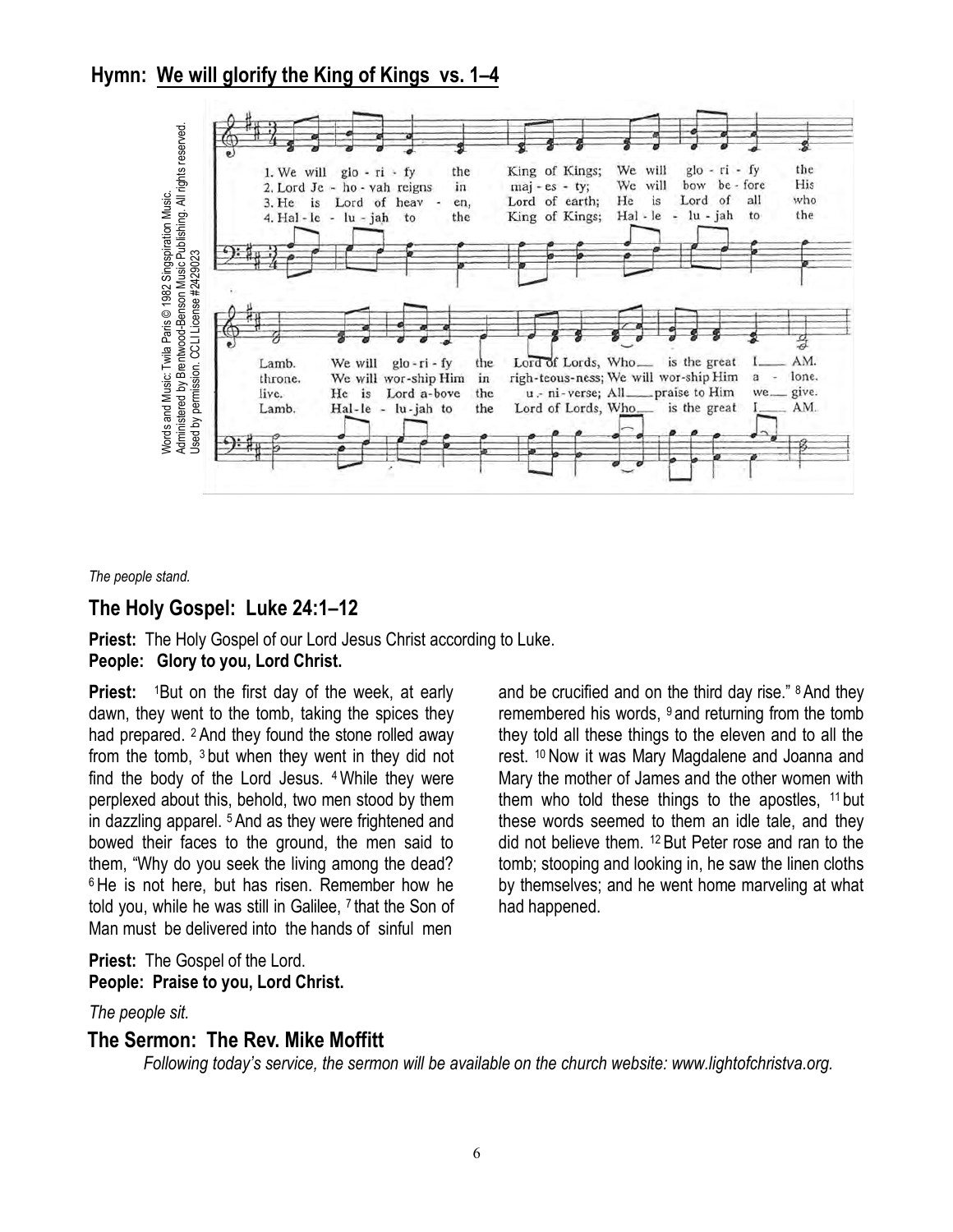### **The Nicene Creed**

*The people stand and affirm the creed with the priest.*

of heaven and earth, of all that is, visible and invisible.

We believe in one Lord, Jesus Christ, the only-begotten Son of God, eternally begotten of the Father, God from We believe in the Holy Spirit, the Lord, the giver of life, God, Light from Light, true God from true God, who proceeds from the Father and the Son, who with begotten, not made, of one Being with the Father; the Father and the Son is worshiped and glorified, who through him all things were made. For us and for our spoke through the prophets. We believe in one holy salvation he came down from heaven, was incarnate catholic and apostolic Church. We acknowledge one from the Holy Spirit and the Virgin Mary, and was made baptism for the forgiveness of sins. We look for the man. For our sake he was crucified under Pontius resurrection of the dead, and the life of the world to Pilate; he suffered death and was buried. On the third come. **Amen.** day he rose again in accordance with the Scriptures; he

We believe in one God, the Father, the Almighty, maker ascended into heaven and is seated at the right hand of the Father. He will come again in glory to judge the living and the dead, and his kingdom will have no end.

### **The Prayers of the People**

*The people kneel or sit. The leader and people pray responsively.*

Reader: Let us pray for the Church and for the world, saying, "hear our prayer."

For the peace of the whole world, and for the well-being and unity of the people of God.

#### **People: Hear our prayer.**

Reader: For *Foley Beach,* our Archbishop, and *John Guernsey,* our Bishop, *Mike,* our priest and for all the clergy and people of our Diocese and Congregation. Let them in unity speak with one voice declaring the Lordship of Jesus Christ over all creation.

#### Reader: Lord, in your mercy:

#### **People: Hear our prayer.**

Reader: We ask your favor and blessing on all those who proclaim the Gospel at home and abroad; and for all who teach and disciple others. We pray especially for our brother, Stephen Kaziimba, Archbishop of Uganda, and those under his care. We pray for our brothers and sisters around the world who are suffering from the effects of poverty and disease, especially in India and Nepal. We pray for Anglican Frontier Missions cross-cultural workers who are bringing the hope of Christ to areas that are often unsafe. We pray for your blessings on Wyldlife and Young life in Northumberland County and upon Caty and the many volunteers as they bring the gospel message to the middle school and high school students in Northumberland County. We also pray for your presence and blessings upon the elementary children and teachers in The Good News Club.

Reader: Lord, in your mercy:

#### **People: Hear our prayer.**

Reader: We pray for divine strength, courage, and provision for our brothers and sisters in Christ around the world who are persecuted for their faith. Let their courage and faithful witness to the Lordship of Jesus Christ be a model for Christians in this country in the coming months and years. Let us be found faithful too.

Reader: Lord, in your mercy:

#### **People: Hear our prayer.**

Reader: We pray for your protection and blessings on our military men and women, law enforcement, first responders and their families.

Reader: Lord, in your mercy: **People: Hear our prayer.**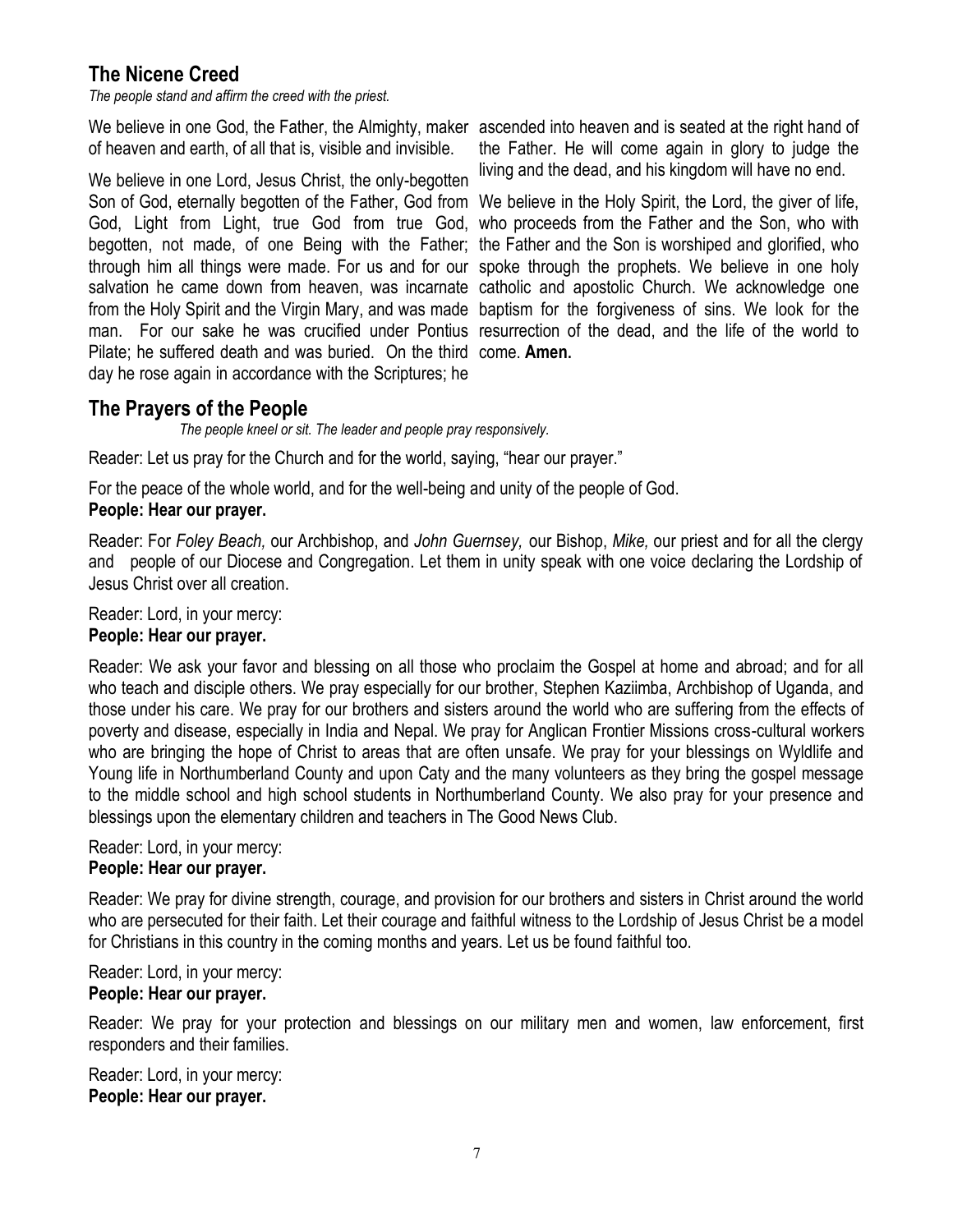Reader: We pray for protection and blessings on all those in our medical community. We ask you to bring an end to the Corona Virus pandemic.

Reader: Lord, in your mercy: **People: Hear our prayer.**

Reader: We ask for your blessings and provision for the Northern Neck Christian School. We pray you will use this ministry to bring blessing in the lives of children and their families in the Northern Neck.

Reader: Lord, in your mercy:

### **People: Hear our prayer.**

Reader: Lord, we pray that you will pour out your Holy Spirit upon this nation, bringing a powerful revival of faith in Jesus Christ throughout our land. We acknowledge that our only hope is in you and not in the wisdom or decisions of men. We pray that you will bring both state and federal leaders to their knees in obedience to your word and the worship of Jesus Christ our Lord. For those who resist your wisdom and mercy we ask you to replace them with those who live for your glory, not their own.

Reader: Lord, in your mercy:

### **People: Hear our prayer.**

Reader: We pray for your comfort and blessing for all those who are in trouble, sorrow, need, sickness, or any other adversity (especially  $\qquad$ ).

Reader: Lord, in your mercy:

### **People: Hear our prayer.**

Reader: We remember those who have departed this life in the certain hope of the resurrection, (especially ). Let their faithful witness remind us that life here is temporary, and only through saving faith in the death and resurrection of Jesus Christ can we obtain eternal life with our Lord.

Reader: Lord, in your mercy: **People: Hear our prayer.**

Reader: We invite individual petitions at this time.

**Priest:** Heavenly Father, grant these our prayers for the sake of Jesus Christ, our only Mediator and Advocate, who lives and reigns with you in the unity of the Holy Spirit, one God, now and forever. **Amen.**

**Priest:** Let us humbly confess our sins to Almighty God.

*The people kneel or sit reverently.*

## **Confession of Sin**

**Priest and People: Most merciful God, we confess that we have sinned against you in thought, word, and deed, by what we have done, and by what we have left undone. We have not loved you with our whole heart; we have not loved our neighbors as ourselves. We are truly sorry and we humbly repent. For the sake of your Son Jesus Christ, have mercy on us and forgive us; that we may delight in your will, and walk in your ways, to the glory of your Name. Amen.**

**Priest:** All who truly and earnestly repent of your sins, and seek to be reconciled with your neighbors, and intend to lead a new life, following the commandments of God, and walking in his holy ways: draw near with faith and make your humble confession to Almighty God.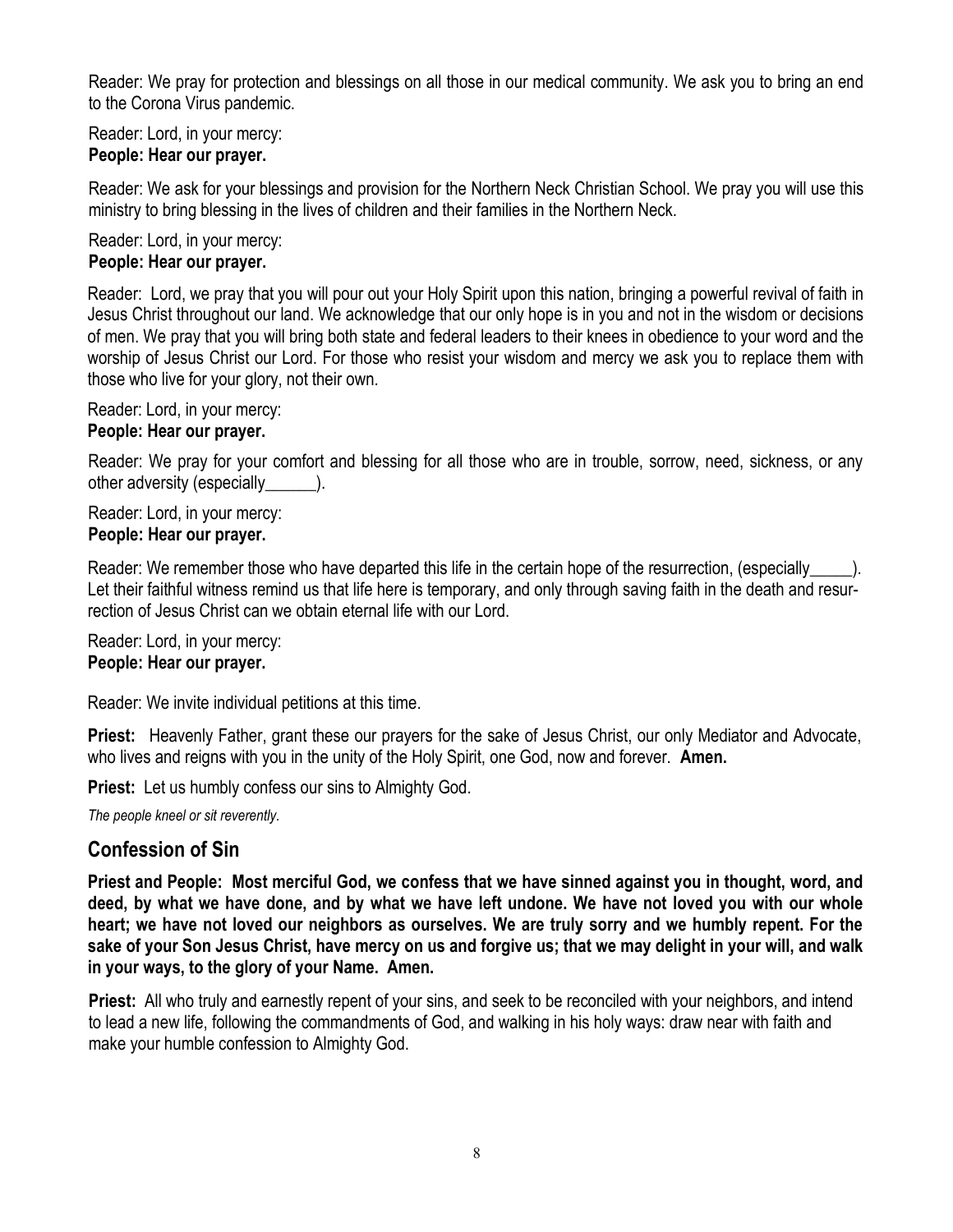### *The people kneel or sit reverently.*

### **Confession of Sin**

**Priest and People***:* Most merciful God, we confess that we have sinned against you in thought, word, and deed, by what we have done, and by what we have left undone. We have not loved you with our whole heart; we have not loved our neighbors as ourselves. We are truly sorry and we humbly repent. For the sake of your Son Jesus Christ, have mercy on us and forgive us; that we may delight in your will, and walk in your ways, to the glory of your Name. **Amen.** 

**Priest:**Almighty God our heavenly Father, who in his great mercy has promised forgiveness of sins to all those who sincerely repent and with true faith turn to him, have mercy upon you, pardon and deliver you from all your sins, confirm and strengthen you in all goodness, and bring you to everlasting life; through Jesus Christ our Lord.

### **Words of Comfort**

**Priest:** Hear the Word of God to all who truly turn to him.

"Blessed be the God and Father of our Lord Jesus Christ! According to his great mercy, he has caused us to be born again to a living hope through the resurrection of Jesus Christ from the dead,…" *1 Peter 1:3*

"Who is to condemn? Christ Jesus is the one who died--more than that, who was raised--who is at the right hand of God who indeed is interceding for us." *Romans 8:34*

## **Prayers for Birthdays and Anniversaries**

## **Prayer for the Offering**

# **The Holy Communion**

### **Choir Anthem: Jesus Lives! Sing an Alleluia!**

 By Deborah Govenor Recorded Accompaniment by Judy Rasberry

*The people stand and sing* **The Doxology** *while the ushers present the offering.*

*Praise be to the God and Father of our Lord Jesus Christ, who has blessed us. Ephesians 1:3*



# **The Great Thanksgiving**

*The people remain standing.*

**Priest:** The Lord be with you. **People:** And also with you.

**Priest:** Lift up your hearts.

**People:** We lift them to the Lord.

**Priest:** Let us give thanks to the Lord our God. **People:** It is right to give him thanks and praise.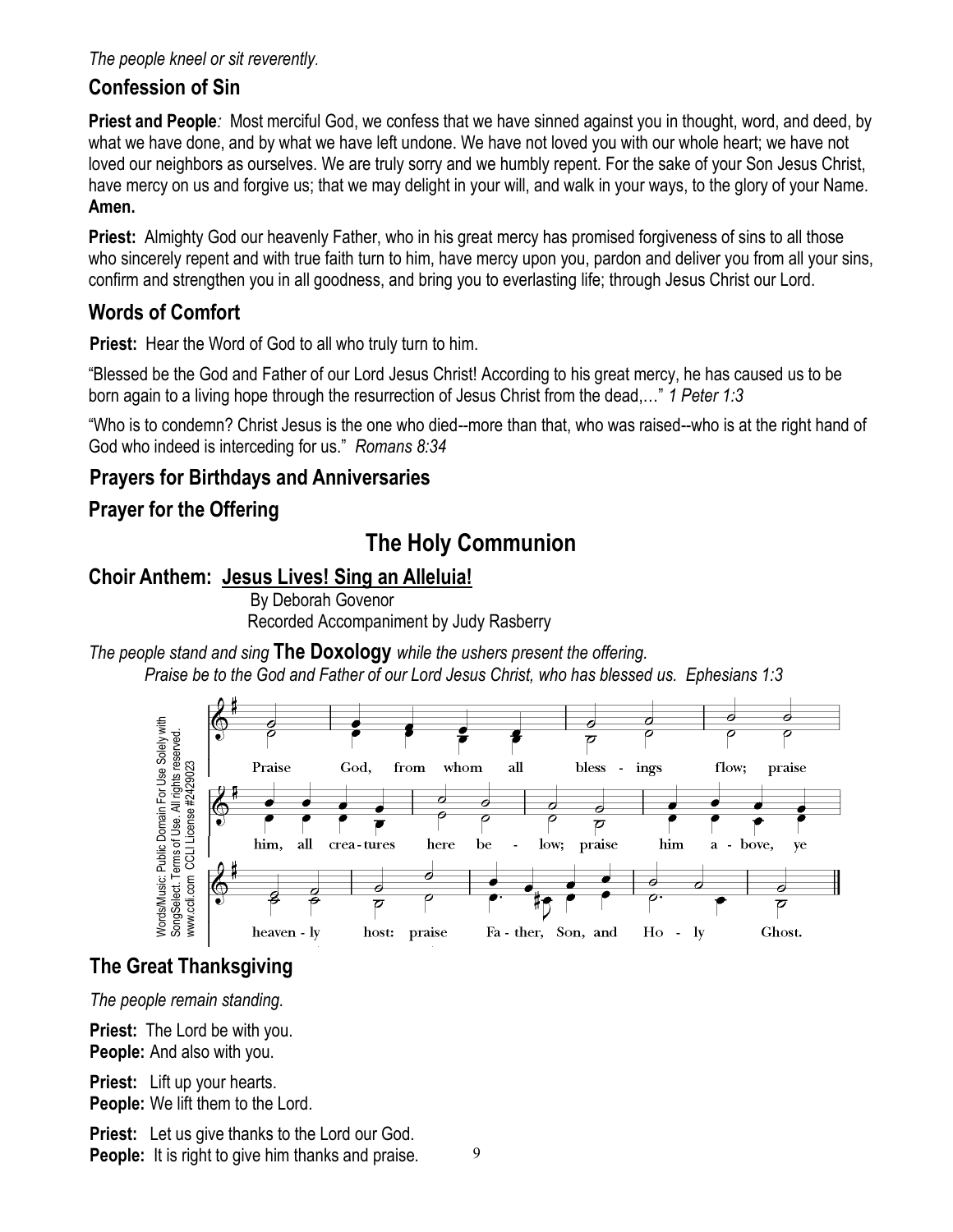**Priest:** It is right, and a good and joyful thing, always and everywhere to give thanks to you, Father Almighty, Creator of heaven and earth. But chiefly are we bound to praise you for the glorious resurrection of your Son Jesus Christ our Lord: for he is the true Paschal Lamb, who was offered for us, and has taken away the sin of the world; who by his death has destroyed death, and by his rising to life again has won for us everlasting life. Therefore we praise you, joining our voices with Angels and Archangels and with all the company of heaven, who for ever sing this hymn to proclaim the glory of your Name:



### **Hymn: Holy, holy, holy Lord (Sanctus)**

 *You alone are holy. All nations will worship before you. Revelation 15:4*

#### *The people kneel or sit reverently.*

**Priest:** Holy and gracious Father: In your infinite love you made us for yourself; and, when we had fallen into sin and become subject to evil and death, you, in your mercy, sent Jesus Christ, your only and eternal Son, to share our human nature, to live and die as one of us, to reconcile us to you, the God and Father of all. He stretched out his arms upon the cross, and offered himself, in obedience to your will, a perfect sacrifice for the whole world.

On the night he was handed over to suffering and death, our Lord Jesus Christ took bread; and when he had given thanks to you, he broke it, and gave it to his disciples, and said, "Take, eat: This is my Body, which is given for you. Do this for the remembrance of me."

After supper he took the cup of wine; and when he had given thanks, he gave it to them, and said, "Drink this, all of you: This is my Blood of the new Covenant, which is shed for you and for many for the forgiveness of sins. Whenever you drink it, do this for the remembrance of me."

Therefore we proclaim the mystery of faith:

**Priest and People:** Christ has died. Christ is risen. Christ will come again.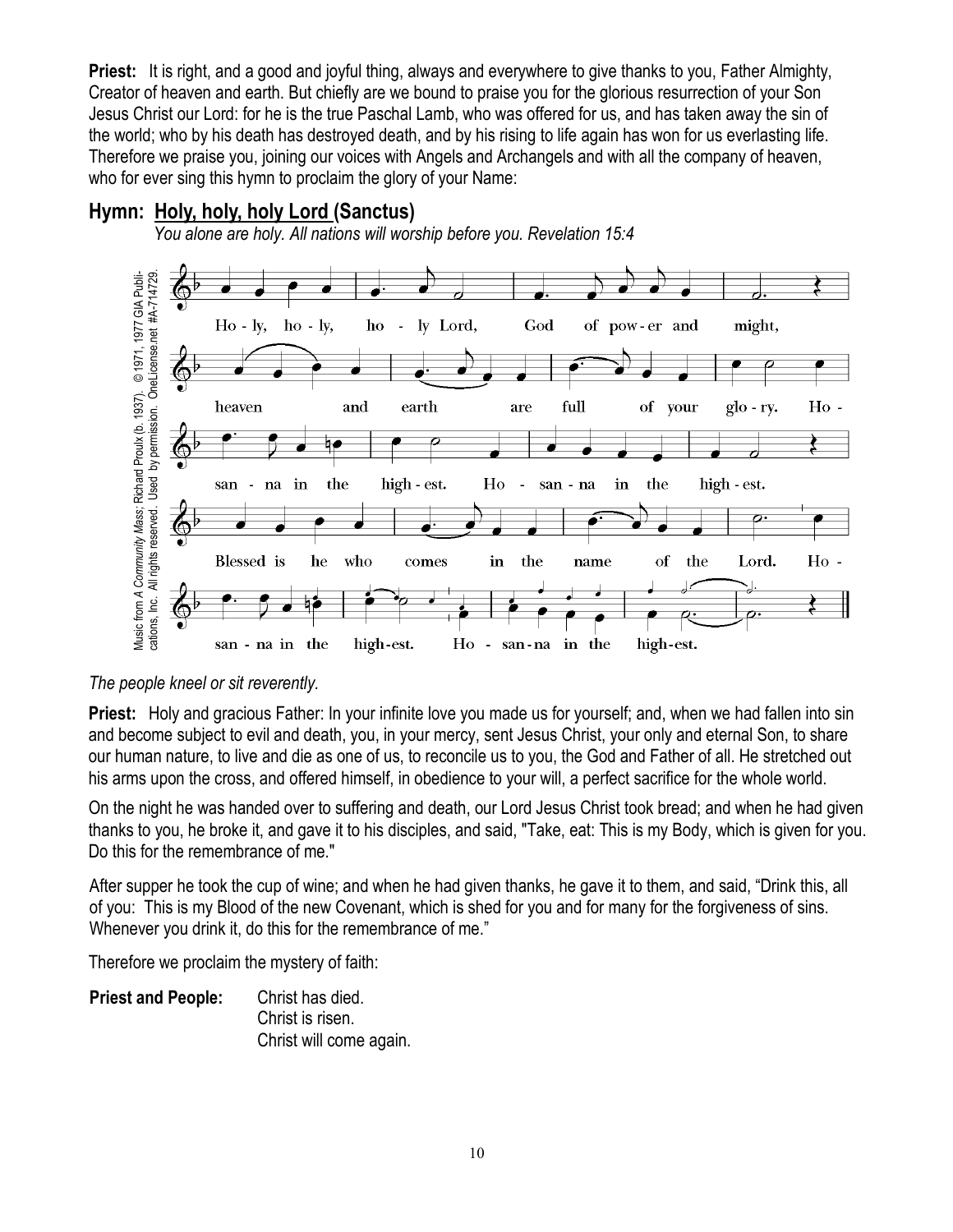**Priest:** We celebrate the memorial of our redemption, O Father, in this sacrifice of praise and thanksgiving. Recalling his death, resurrection, and ascension, we offer you these gifts. Sanctify them by your Holy Spirit to be for your people the Body and Blood of your Son, the holy food and drink of new and unending life in him. Sanctify us also that we may faithfully receive this holy Sacrament, and serve you in unity, constancy, and peace; and at the last day bring us with all your saints into the joy of your eternal kingdom. All this we ask through your Son Jesus Christ: By him, and with him, and in him, in the unity of the Holy Spirit all honor and glory is yours, Almighty Father, now and forever.

**People:** Amen.

**Priest:** And now, as our Savior Christ has taught us, we are bold to say:

**People and Priest:** Our Father, who art in heaven, hallowed be thy Name, thy kingdom come; thy will be done, on earth as it is in heaven. Give us this day our daily bread. And forgive us our trespasses, as we forgive those who trespass against us. And lead us not into temptation, but deliver us from evil. For thine is the kingdom, and the power, and the glory, forever and ever. Amen.

## **The Breaking of the Bread**

*The priest breaks the consecrated Bread and says*

**Priest:** The Gifts of God for the people of God. Take them in remembrance that Christ died for you, and feed on him in your hearts by faith, with thanksgiving.

*If you are a baptized Christian, we welcome you to Holy Communion at Light of Christ Anglican Church. Both the bread and the wine are offered at Communion. You may receive the wine by drinking from the cup or by dipping the wafer into the chalice. If you do not wish to receive one of the elements, please indicate by crossing your arms upon your chest.* 

*The people come forward as invited to do so by the ushers. If you are unable to come forward, please notify an usher during Communion of your desire to receive at your seat. The Bread and the Cup are given to the communicants with these words:*

**Eucharist Minister:** The Body of Christ, the Bread of heaven. **Communicant:** Amen.

**Eucharist Minister:** The Blood of Christ, the Cup of salvation. **Communicant:** Amen.

## **Communion of the People**

## **Hymn: Christ is Alive!****vs. 1, 2, 5**

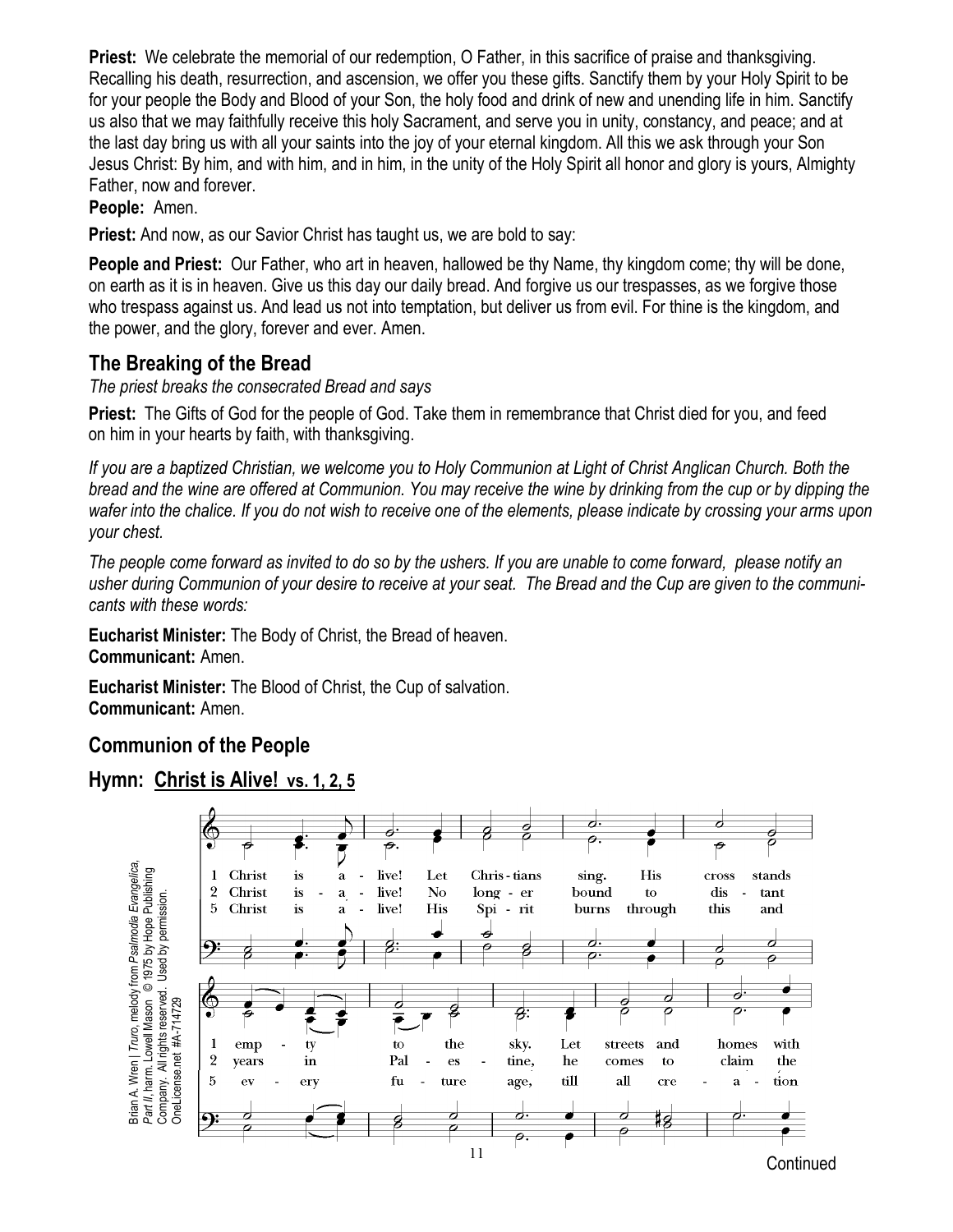

### **Hymn: The Day of Resurrection vs. 1–3**



12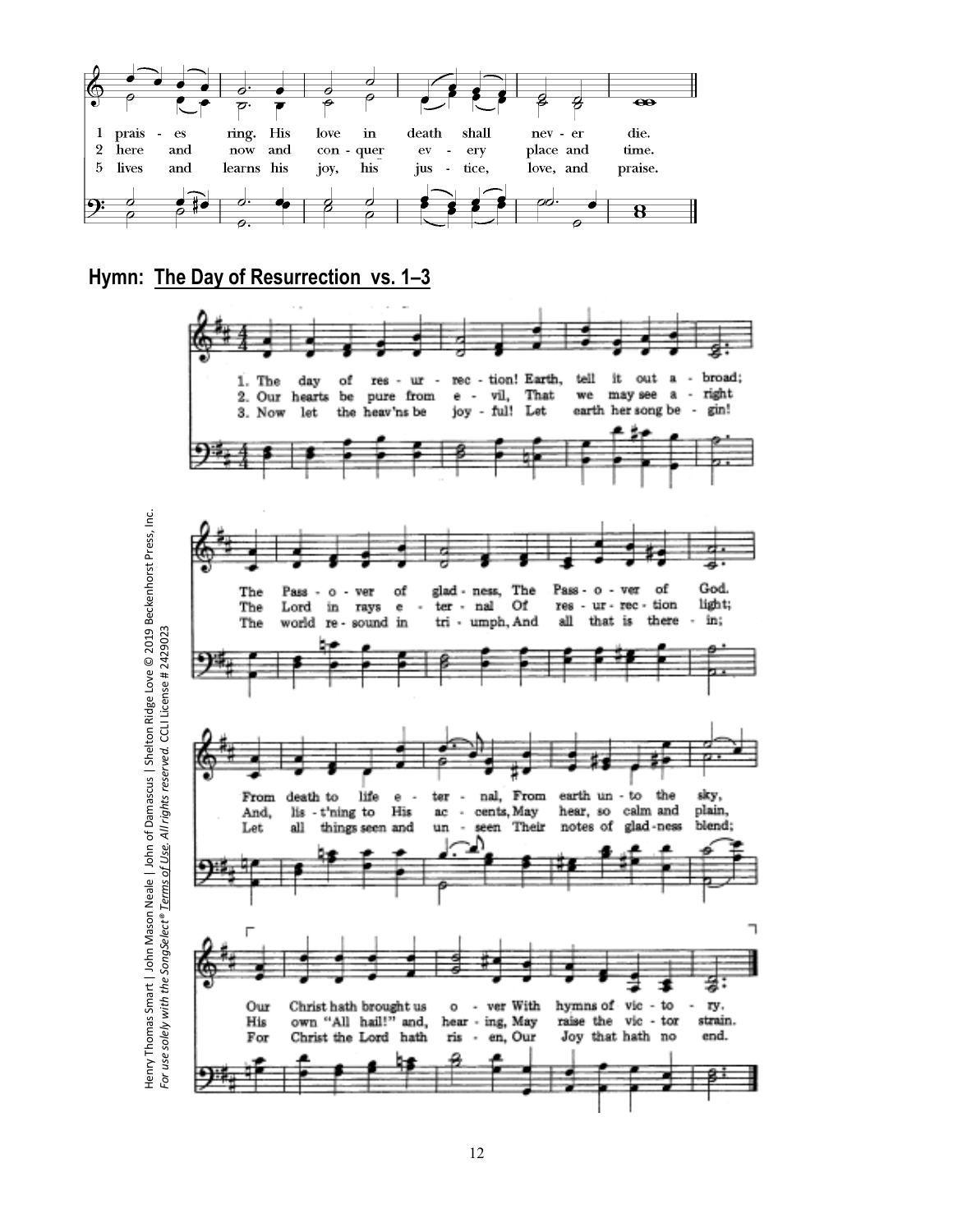### **Hymn: Welcome, Happy Morning! vs. 1, 4, 5**



John Ellerton | Venantius Honorius Clementianous Fortunatus | Arthur Seymour Sullivan ©Praise Trust For use solely with SongSelect Terms of Use. All rights reserved. CCLI License #2429023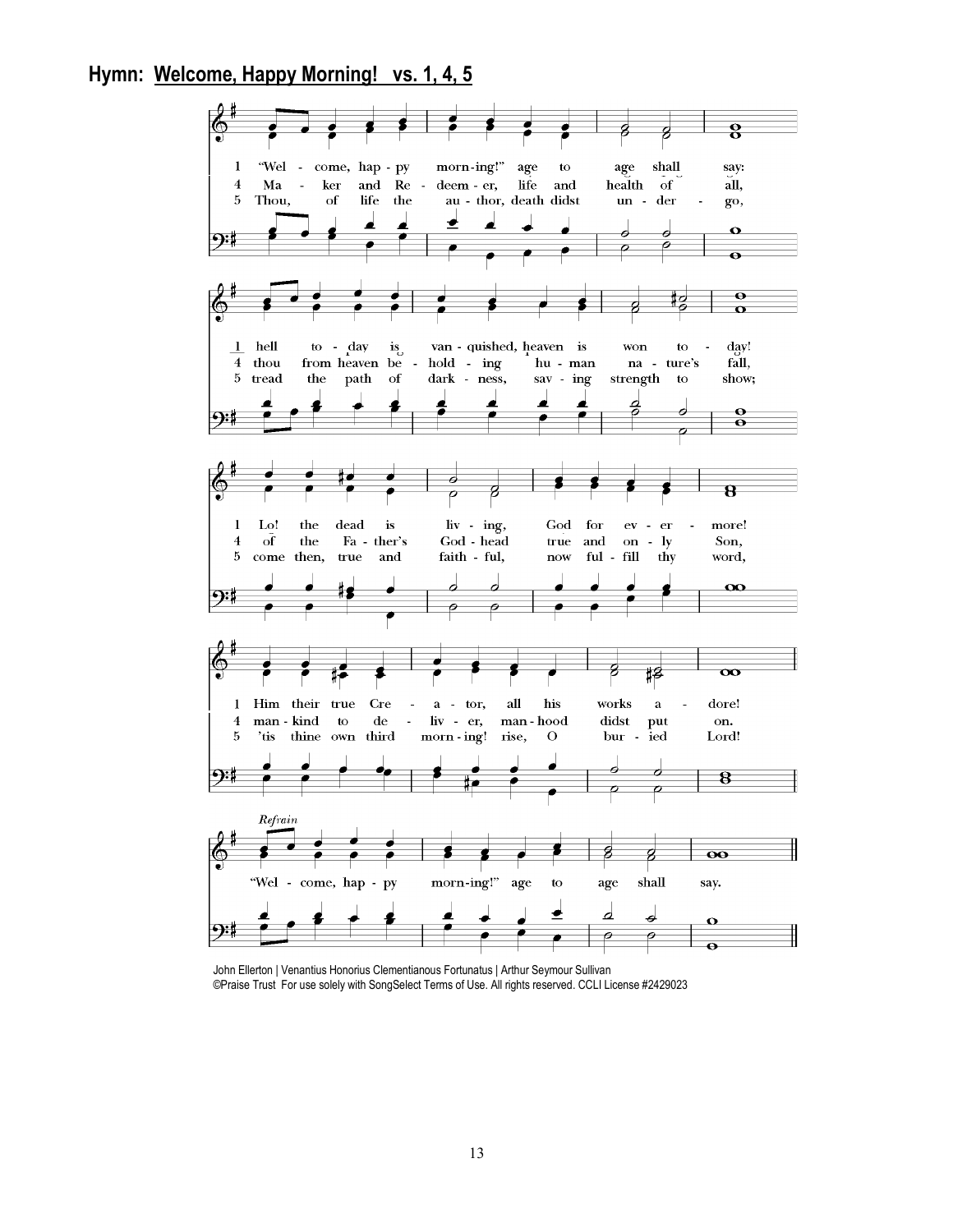### **Post Communion Prayer and Blessing**

#### **Priest:** Let us pray.

**Priest and People:** Eternal God, heavenly Father, you have graciously accepted us as living members of your Son our savior Jesus Christ, and you have fed us with spiritual food in the Sacrament of his Body and Blood. Send us now into the world in peace, and grant us strength and courage to love and serve you with gladness and singleness of heart; through Christ our Lord. **Amen.** 

### **The Blessing**

**Priest:** Now to him who is able to do far more abundantly than all that we ask or think, according to the power at work within us, to him be glory in the church and in Christ Jesus throughout all generations, forever and ever. **Amen.** 

#### *The people stand and sing.*

### **Closing Hymn: Alleluia! Alleluia! Give Thanks to the Risen Lord vs. 1–4**



*The Priest dismisses the people.*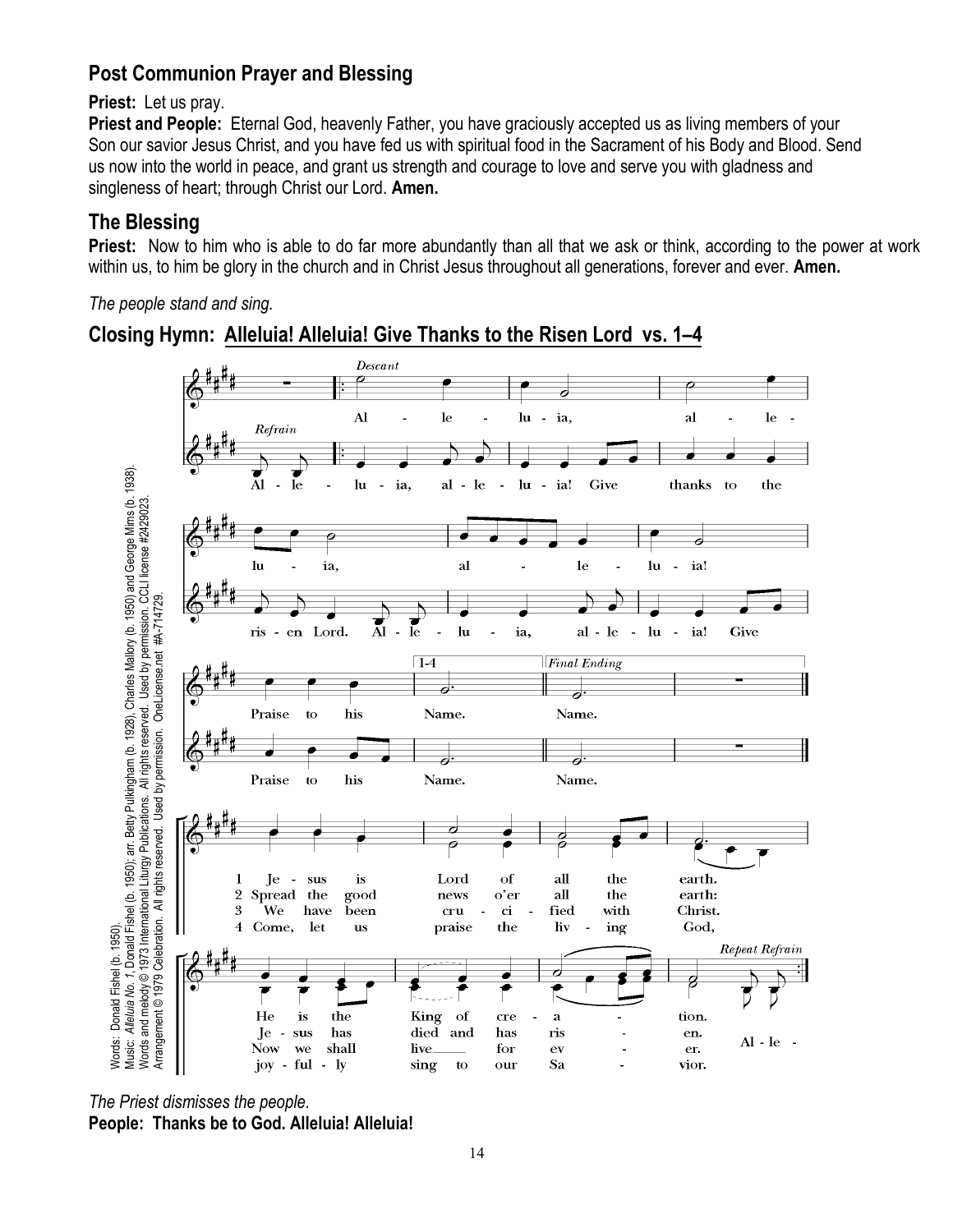## $\sim$  EASTER GIFTS AND MEMORIALS  $\sim$  FLOWERS IN THE SANCTUARY THIS MORNING ARE GIVEN TO THE GLORY OF GOD AND

In thanksgiving for Light of Christ by Jan and George Beckett

In loving memory of Ben Ward by Sandi Ward

In thanksgiving of Light of Christ and NNKCS Volunteers by Northern Neck Christian School

In loving memory of Joan, Mark, David, Hoyt Stephen by Hoyt Wheeland

In loving memory of Rev. Jeffrey Cerar and Marion Mitchell by Lynne Cerar

> In loving memory of Patrick J. Brennan by Anna Brennan

In loving memory of Gerhard Lohff by David and Mickey Jennings

In loving memory of our mothers, Eleanor Sennott and June Peterson by Tom and Carol Sennott

> In loving memory of those who have gone before us: Dad, Phil, Michelle and family and friends by The Hamlett Family

> > In thanksgiving for my family by Betty Cralle

In thanksgiving for our children, Jim York and Diane Daltins by Howard and Lynne York

In loving memory of my beloved husband, Brooke Read by Susan Read

In loving memory of Elaine and Charles Andrulot, Mr. and Mrs. William August Andrulot and Mae Fern by Charlaine and Bill Andrulot